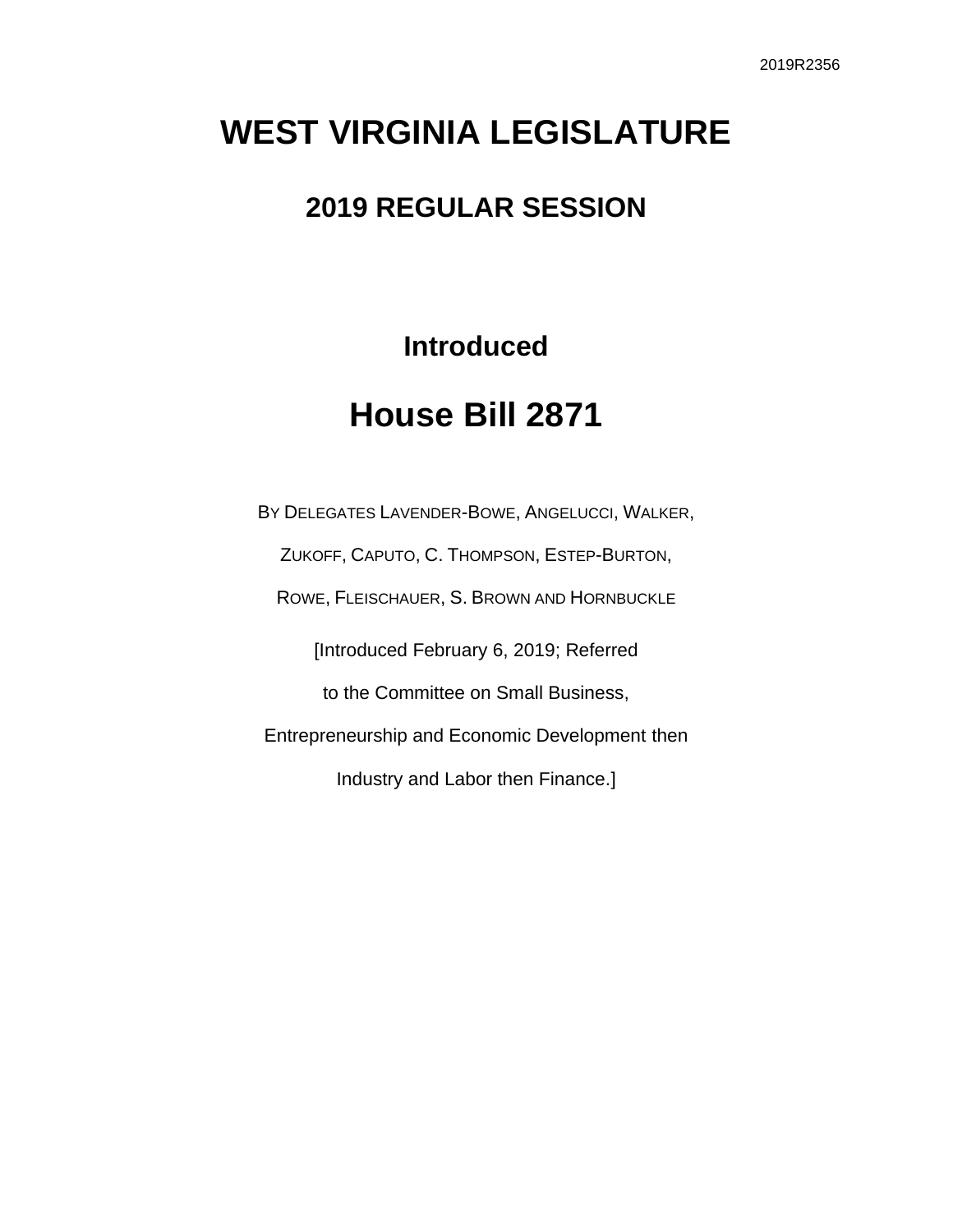- A BILL to amend and reenact §21-5C-2 of the Code of West Virginia, 1931, as amended, relating
- to increasing the state minimum wage.

*Be it enacted by the Legislature of West Virginia:*

## **ARTICLE 5C. MINIMUM WAGE AND MAXIMUM HOURS STANDARDS FOR EMPLOYEES.**

#### **§21-5C-2. Minimum wages.**

- (a) *Minimum wage:--*
- (1) After June 30, 2006, every employer shall pay to each of his or her employees wages
- at a rate not less than \$5.85 per hour.
- (2) After June 30, 2007, every employer shall pay to each of his or her employees wages
- at a rate not less than \$6.55 per hour.
- (3) After June 30, 2008, every employer shall pay to each of his or her employees wages at a rate not less than \$7.25 per hour.
- (4) After December 31, 2014, every employer shall pay to each of his or her employees
- wages at a rate not less than \$8.00 per hour.
- (5) After December 31, 2015, every employer shall pay to each of his or her employees
- wages at a rate not less than \$8.75 per hour.
- (6) After December 31, 2019, every employer shall pay to each of his or her employees
- 13 wages at a rate not less than \$9.50 per hour.
- (7) After December 31, 2020, every employer shall pay to each of his or her employees
- wages at a rate not less than \$10.25 per hour.
- (8) After December 31, 2021, every employer shall pay to each of his or her employees
- wages at a rate not less than \$11.00 per hour.
- (9) After December 31, 2022, every employer shall pay to each of his or her employees
- wages at a rate not less than \$12.00 per hour.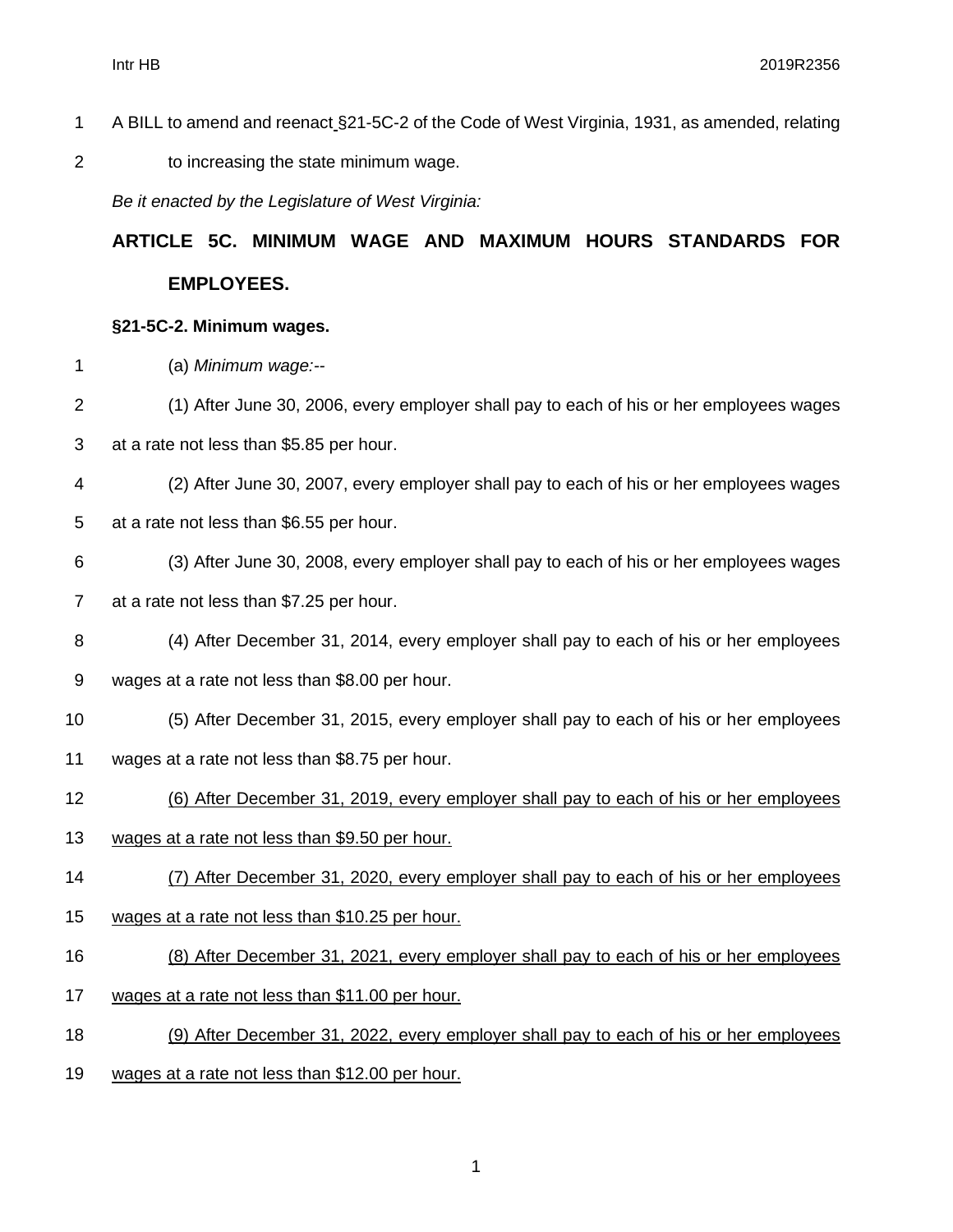Intr HB 2019R2356

 $(6)$  (10) When the federal minimum hourly wage as prescribed by 29 U.S.C. §206 (a) (1) is equal to or greater than the wage rate prescribed in the applicable provision of this subsection, every employer shall pay to each of his or her employees wages at a rate of not less than the federal minimum hourly wage as prescribed by 29 U.S.C. §206 (a) (1). The minimum wage rates required under this subsection shall be thereafter adjusted in accordance with adjustments made in the federal minimum hourly rate. The adoption of the federal minimum wage provided by this subsection includes only the federal minimum hourly rate prescribed in 29 U.S.C. §206 (a) (1) and does not include other wage rates, or conditions, exclusions, or exceptions to the federal minimum hourly wage rate. In addition, adoption of the federal minimum hourly wage rate does not extend or modify the scope or coverage of the minimum wage rate required under this subsection.

(b) *Training wage*:--

 (1) Notwithstanding the provisions set forth in subsection (a) of this section to the contrary, an employer may pay an employee first hired after June 30, 2006, a subminimum training wage not less than \$5.15 per hour: *Provided,* That an employer may pay an employee first hired after December 31, 2014, a subminimum training wage not less than \$6.40 per hour.

 (2) An employer may not pay the subminimum training wage set forth in subdivision (1) of this subsection to any individual:

 (A) Who has attained or attains while an employee of the employer, the age of twenty years; or

 (B) For a cumulative period of not more than ninety days per employee: *Provided,* That if any business has not been in operation for more than ninety days at the time the employer hired the employee, the employer may pay the employee the subminimum training wage set forth in subdivision (1) of this subsection for an additional period not to exceed ninety days.

 (3) When the federal subminimum training wage as prescribed by 29 U.S.C. §206 (g) (1) is equal to or greater than the wage rate prescribed in subdivision (1) of this subsection, every